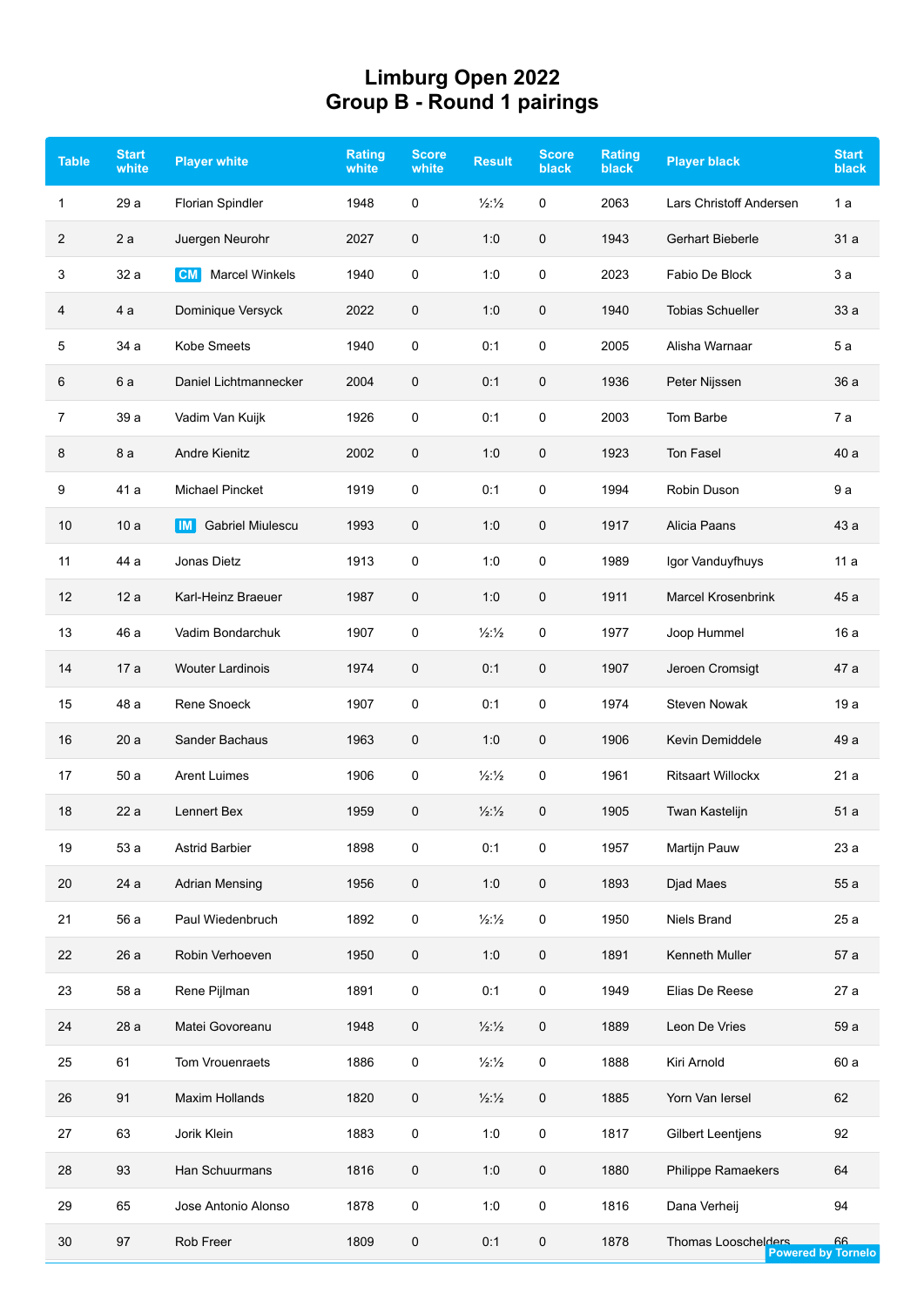| <b>Table</b> | <b>Start</b><br>white | <b>Player white</b>     | <b>Rating</b><br>white | <b>Score</b><br>white | <b>Result</b>            | <b>Score</b><br><b>black</b> | <b>Rating</b><br><b>black</b> | <b>Player black</b> | <b>Start</b><br>black |
|--------------|-----------------------|-------------------------|------------------------|-----------------------|--------------------------|------------------------------|-------------------------------|---------------------|-----------------------|
| 31           | 67                    | Detlef Roefe            | 1878                   | $\mathbf 0$           | 1:0                      | 0                            | 1804                          | Ronny Willen        | 98                    |
| 32           | 99                    | <b>Reinier Overtoom</b> | 1800                   | $\mathsf{O}\xspace$   | 0:1                      | $\pmb{0}$                    | 1874                          | Joppe Raats         | 68                    |
| 33           | 70                    | Nikita Kantor           | 1870                   | $\mathsf 0$           | 0:1                      | 0                            | 1800                          | Michal Szewczyk     | 100                   |
| 34           | 102                   | Laurenz Peter           | 1794                   | 0                     | 1/2:1/2                  | 0                            | 1866                          | Rudi Gijbels        | 71                    |
| 35           | 72                    | Erik Van Dijk           | 1862                   | $\mathbf 0$           | 1:0                      | $\pmb{0}$                    | 1793                          | Jens Cuyvers        | 103                   |
| 36           | 104                   | Jasper Kools            | 1789                   | $\mathsf{O}\xspace$   | $\frac{1}{2}\frac{1}{2}$ | 0                            | 1861                          | Jurriaan Boeren     | 73                    |
| 37           | 74                    | Jeroen Cillen           | 1861                   | 0                     | 0:1                      | 0                            | 1789                          | Sam Van Zeebroeck   | 105                   |
| 38           | 106                   | Furkan Ucaroglu Melih   | 1788                   | $\mathsf{O}\xspace$   | 0:1                      | 0                            | 1854                          | Stein De Witte      | 76                    |
| 39           | 77                    | Meile Tamminga          | 1851                   | $\mathbf 0$           | $\frac{1}{2}\frac{1}{2}$ | 0                            | 1786                          | Nanne Van Foreest   | 107                   |
| 40           | 108                   | Alex Berezhnoy          | 1783                   | $\mathsf{O}\xspace$   | 1:0                      | 0                            | 1847                          | Jonas Hammerl       | 78                    |
| 41           | 79                    | Sjoerd Rookus           | 1843                   | $\mathbf 0$           | 0:1                      | 0                            | 1773                          | Daan Hubers         | 109                   |
| 42           | 110                   | Rhys Arnold             | 1772                   | $\mathsf{O}\xspace$   | 1:0                      | 0                            | 1839                          | Jan Bettman         | 80                    |
| 43           | 82                    | Alan Bakija             | 1835                   | $\mathbf 0$           | 1:0                      | 0                            | 1754                          | Jari Groen          | 111                   |
| 44           | 113                   | Sophie Welling          | 1747                   | $\mathsf{O}\xspace$   | $\frac{1}{2}\frac{1}{2}$ | $\mathbf 0$                  | 1832                          | <b>Frans Neus</b>   | 84                    |
| 45           | 85                    | Hans Solcer             | 1830                   | $\mathsf 0$           | 0:1                      | $\pmb{0}$                    | 1729                          | Peter Mukovskiy     | 114                   |
| 46           | 115                   | <b>Thomas Alvares</b>   | 1701                   | $\mathsf{O}\xspace$   | 0:1                      | 0                            | 1825                          | Markus Schumacher   | 87                    |
| 47           | 89                    | Gernot, Dr. Klein       | 1821                   | 0                     | 1:0                      | $\pmb{0}$                    | 1671                          | <b>Bas Muntslag</b> | 116                   |
| 48           | 117                   | Midhulan Aravindan      | 1648                   | 0                     | 0:1                      | 0                            | 1820                          | Kevin Deider        | 90                    |
| 49           | 118                   | Kevin De Rooij          | 1632                   | $\pmb{0}$             | 1:                       |                              |                               | <b>BYE</b>          |                       |
| 50           | 42 a                  | Achyuth Aravindhan      | 1917                   | $\pmb{0}$             | $=^{\circ}$              |                              |                               | <b>BYE</b>          |                       |
| 51           | 95                    | Michel Auwens           | 1815                   | $\mathsf{O}\xspace$   | $=$ :                    |                              |                               | <b>BYE</b>          |                       |
| 52           | 38 a                  | Pim Blijlevens          | 1932                   | $\mathbf 0$           | Ξ.                       |                              |                               | <b>BYE</b>          |                       |
| 53           | 86                    | Jan Broekhuis           | 1827                   | $\pmb{0}$             | $=$ :                    |                              |                               | <b>BYE</b>          |                       |
| 54           | 54 a                  | <b>Frederic Cote</b>    | 1893                   | $\pmb{0}$             | $=^{\circ}$              |                              |                               | <b>BYE</b>          |                       |
| 55           | 52 a                  | Cato De Zoeten          | 1899                   | $\mathsf{O}\xspace$   | $=$ :                    |                              |                               | <b>BYE</b>          |                       |
| 56           | 75                    | Jasper Dekker           | 1860                   | $\mathbf 0$           | $=^{\circ}$              |                              |                               | <b>BYE</b>          |                       |
| 57           | 81                    | Jimmy Geboers           | 1839                   | $\pmb{0}$             | Ξ.                       |                              |                               | <b>BYE</b>          |                       |
| 58           | 83                    | Marc Kocur              | 1835                   | $\mathsf{O}\xspace$   | Ξ.                       |                              |                               | <b>BYE</b>          |                       |
| 59           | 18 a                  | <b>Bob Merx</b>         | 1974                   | $\pmb{0}$             | $=$ :                    |                              |                               | <b>BYE</b>          |                       |
| 60           | 96                    | Bas Pasterkamp          | 1814                   | $\mathbf 0$           | $\equiv$                 |                              |                               | <b>BYE</b>          |                       |
| 61           | 88                    | Juliette Sleurs         | 1825                   | 0                     | $=$ :                    |                              |                               | <b>BYE</b>          |                       |
| 62           | 37 a                  | Mees Van Batenburg      | 1934                   | $\pmb{0}$             | $=^{\circ}$              |                              |                               | <b>BYE</b>          |                       |